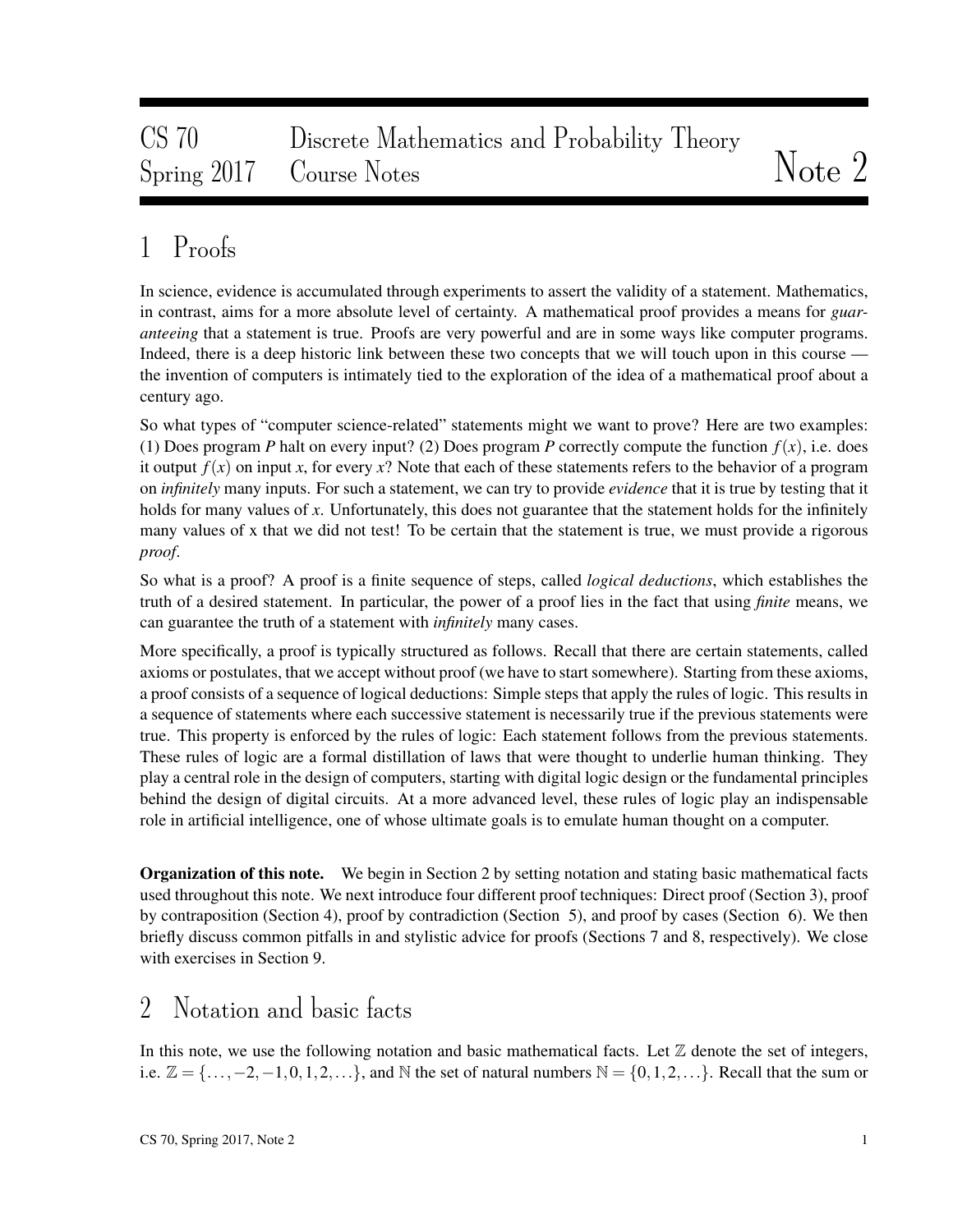product of two integers is an integer, i.e. the set of integers is *closed* under addition and multiplication. The set of natural numbers is also closed under addition and multiplication.

Given integers *a* and *b*, we say that *a* divides *b* (denoted *a*|*b*) iff there exists an integer *q* such that  $b = aa$ . For example, 2|10 because there exists an integer  $q = 5$  such that  $10 = 5 \cdot 2$ . We say a natural number p is *prime* if it is divisible only by 1 and itself.

Finally, we use the notation := to indicate a definition. For example,  $q := 6$  defines variable q as having value 6.

## 3 Direct Proof

With the language of propositional logic from Note 0 under our belts, we can now discuss proof techniques, and the real fun can begin. Are you ready? If so, here is our first technique, known as a *direct proof*. Throughout this section, keep in mind that our goal is give clear and concise proofs. Let's begin with a very simple example.

**Theorem 2.1.** *For any a, b, c*  $\in \mathbb{Z}$ *, if a*|*b and a*|*c, then a*|(*b*+*c*)*.* 

*Sanity check!* Let  $P(x, y)$  denote "*x*|*y*". Convince yourself that the statement above is equivalent to ( $\forall a, b, c \in$  $\mathbb{Z}$ )  $(P(a,b) \land P(a,c)) \Longrightarrow P(a,b+c)$ .

At a high level, a direct proof proceeds as follows. For each *x*, the proposition we are trying to prove is of the form  $P(x) \Longrightarrow Q(x)$ . A direct proof of this starts by assuming  $P(x)$  for a generic value of x and eventually concludes  $Q(x)$  through a chain of implications:

```
Direct Proof
Goal: To prove P \Longrightarrow Q.
Approach: Assume P
                  .
                  .
                  .
            Therefore Q
```
*Proof of Theorem 2.1.* Assume that *a*|*b* and *a*|*c*, i.e. there exist integers  $q_1$  and  $q_2$  such that  $b = q_1a$  and  $c = q_2a$ . Then,  $b + c = q_1a + q_2a = (q_1 + q_2)a$ . Since the Z is closed under addition, we conclude that  $(q_1+q_2) \in \mathbb{Z}$ , and so  $a|(b+c)$ , as desired.  $\Box$ 

Easy as pie, right? But wait, earlier we said Theorem 2.1 was equivalent to  $(\forall a, b, c \in \mathbb{Z})$  ( $P(a, b) \wedge$  $P(a, c)$   $\implies P(a, b + c)$ ; where in the proof above did we encounter the  $\forall$  quantifier? The key insight is that the proof did not assume any *specific* values for *a*, *b*, and *c*; indeed, our proof holds for arbitrary  $a, b, c \in \mathbb{Z}$ ! Thus, we have indeed proven the desired claim.

*Sanity check!* Give a direct proof of the following statement: For any  $a, b, c \in \mathbb{Z}$ , if  $a|b$  and  $a|c$ , then  $a|(b-c)$ .

Let's try something a little more challenging.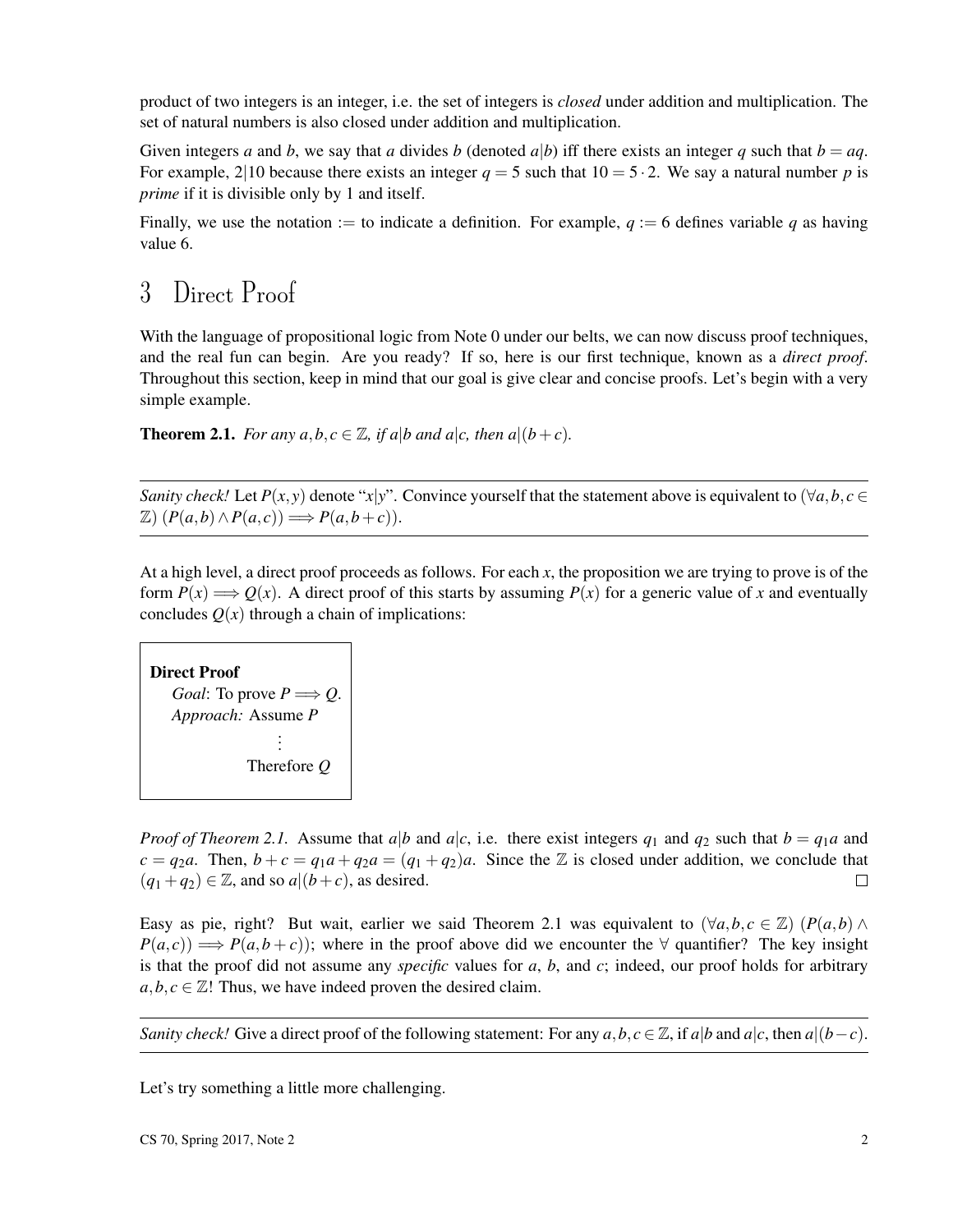**Theorem 2.2.** Let  $0 < n < 1000$  be an integer. If the sum of the digits of n is divisible by 9, then n is divisible *by 9.*

Observe that this statement is equivalent to

$$
(\forall n \in \mathbb{Z}^+)(n < 1000) \implies \text{(sum of } n\text{'s digits divisible by 9} \implies n \text{ divisible by 9}),
$$

where  $\mathbb{Z}^+$  denotes the set of positive integers,  $\{1, 2, ...\}$ . Now the proof proceeds similarly — we start by assuming, for a generic value of *n*, that the sum of *n*'s digits is divisible by 9. Then we perform a sequence of implications to conclude that *n* itself is divisible by 9.

*Proof of Theorem 2.2.* Let *n* in decimal be written as  $n = abc$ , i.e.  $n = 100a + 10b + c$ . Assume that the sum of the digits of *n* is divisible by 9, i.e.

$$
\exists k \in \mathbb{Z} \quad \text{such that} \quad a+b+c=9k. \tag{1}
$$

Adding  $99a + 9b$  to both sides of Equation (1), we have

$$
100a + 10b + c = n = 9k + 99a + 9b = 9(k + 11a + b).
$$

We conclude that *n* is divisible by 9.

Is the converse of Theorem 2.2 also true? Recall that the *converse* of  $P \Longrightarrow Q$  is  $Q \Longrightarrow P$ . The converse of Theorem 2.2 says that for any integer  $0 < n < 1000$ , if *n* is divisible by 9, then the sum of the digits of *n* is divisible by 9.

**Theorem 2.3** (Converse of Theorem 2.2). Let  $0 < n < 1000$  be an integer. If n is divisible by 9, then the *sum of the digits of n is divisible by 9.*

*Proof.* Assume that *n* is divisible by 9. We use the same notation for the digits of *n* as we used in Theorem 2.2's proof. We proceed as follows.

*n* is divisible by 9 
$$
\implies
$$
  $n = 9l$  for  $l \in \mathbb{Z}$   
\n $\implies 100a + 10b + c = 9l$   
\n $\implies 99a + 9b + (a+b+c) = 9l$   
\n $\implies a+b+c = 9l - 99a - 9b$   
\n $\implies a+b+c = 9(l-11a-b)$   
\n $\implies a+b+c = 9k$  for  $k = l-11a-b \in \mathbb{Z}$ .

We conclude that  $a + b + c$  is divisible by 9.

We now come to the moral of this story. We have shown both Theorem 2.2 and its converse, Theorem 2.3. This means that the sum of the digits of *n* is divisible by 9 *if and only if n* is divisible by 9; in other words, these two statements are logically equivalent. So the key lesson is this: Whenever you wish to prove an equivalence  $P \iff Q$ , always proceed by showing  $P \Longrightarrow Q$  and  $Q \Longrightarrow P$  separately (as we have done here).

 $\Box$ 

 $\Box$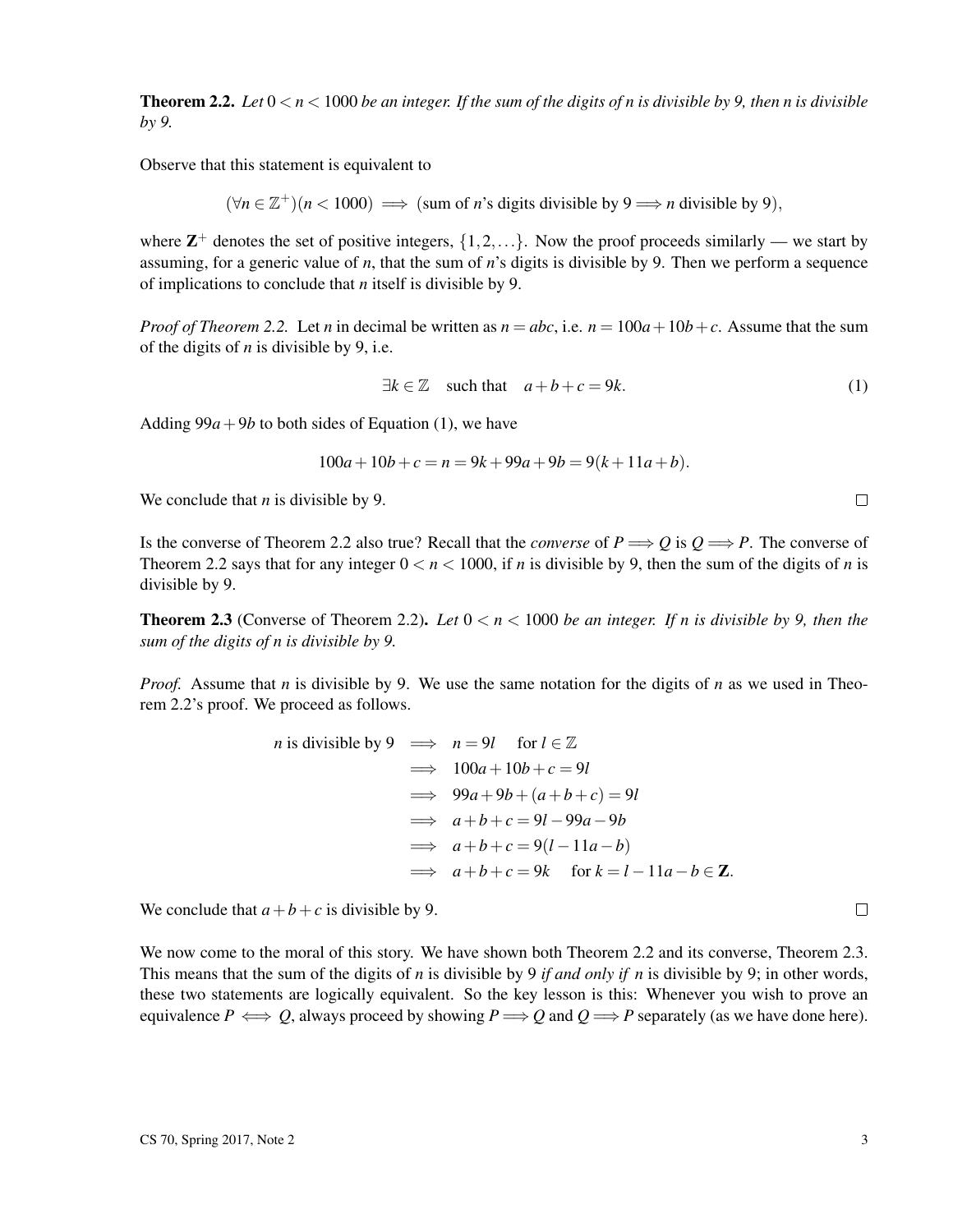# 4 Proof by Contraposition

We now move to our second proof technique. Recall from our discussion on propositional logic that any implication  $P \Longrightarrow Q$  is equivalent to its contrapositive  $\neg Q \Longrightarrow \neg P$ . Yet, sometimes  $\neg Q \Longrightarrow \neg P$  can be much simpler to prove than  $P \Longrightarrow Q$ . Thus, a proof by contraposition proceeds by proving  $\neg Q \Longrightarrow \neg P$  instead of  $P \Longrightarrow Q$ .

Proof by Contraposition *Goal*: To prove  $P \Longrightarrow Q$ . *Approach:* Assume ¬*Q*. . . . Therefore ¬*P Conclusion*:  $\neg Q \Longrightarrow \neg P$ , which is equivalent to  $P \Longrightarrow Q$ .

Consider now the following theorem:

Theorem 2.4. *Let n be a positive integer and let d divide n. If n is odd then d is odd.*

Proving this via the technique of direct proof seems difficult; we would assume *n* is odd in Step 1, but then what? An approach via contraposition, on the other hand, turns out to be much easier.

*Sanity check!* What is the contrapositive of Theorem 2.4? (Answer: If *d* is even, then *n* is even.)

*Proof of Theorem 2.4.* We proceed by contraposition. Assume that *d* is even. Then, by definition,  $d = 2k$ for some  $k \in \mathbb{Z}$ . Because  $d|n, n = dt$ , for some  $l \in \mathbb{Z}$ . Combining these two statements, we have  $n = dt$  $(2k)l = 2(kl)$ . We conclude that *n* is even.  $\Box$ 

Note that this time, the first line of our proof stated our proof technique — this is good practice for any proof, similar to how commenting code is good practice when programming. Stating your proof technique like this is an enormous aid to your reader in understanding where your proof will go next. (Let us not forget that a reader who understands your proof, such a teaching assistant or instructor, is much more likely to give you a good grade for it!)

## 5 Proof by Contradiction

Of all the proof techniques we discuss in this note, it's perhaps hardest to resist the appeal of this one; after all, who wouldn't want to use a technique known as *reductio ad absurdum*, i.e. reduction to an absurdity? The idea in a proof by contradiction is to assume that the claim you wish to prove is *false* (yes, this seems backwards, but bear with us). Then, you show that this leads to a conclusion which is utter nonsense: A contradiction. Hence, you conclude that your claim must in fact have been true.

*Sanity check!* A proof by contradiction relies crucially on the fact that if a proposition is not false, then it must be true. Which law from a previous lecture embodied this black or white interpretation of a statement?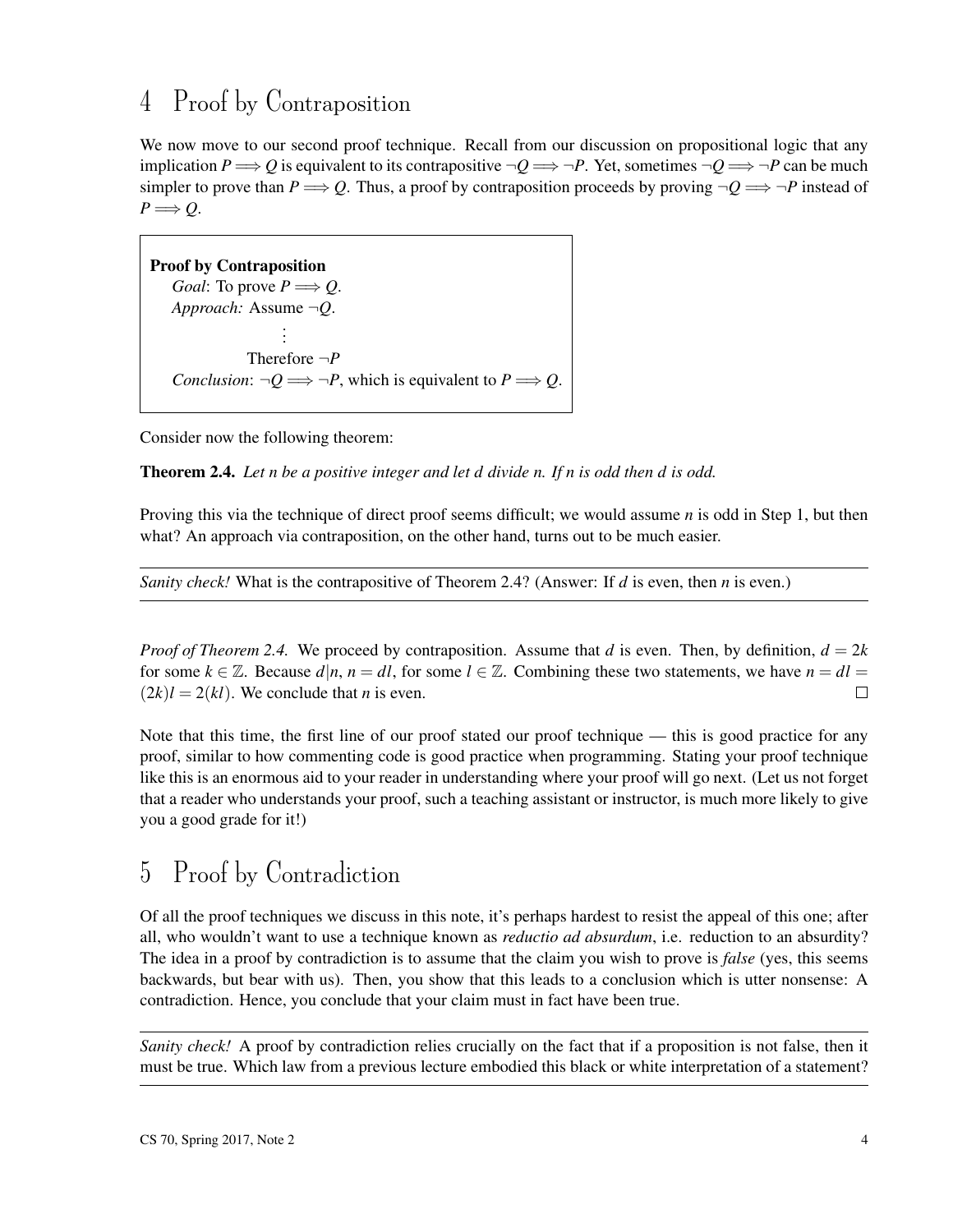Proof by Contradiction *Goal*: To prove *P*. *Approach:* Assume ¬*P*. . . . *R* . . .  $\neg R$ *Conclusion*:  $\neg P \Longrightarrow \neg R \wedge R$ , which is a contradiction. Thus, *P*.

If you are not convinced by the intuitive explanation thus far as to why proof by contradiction works, here is the formal reasoning: A proof by contradiction shows that  $\neg P \Longrightarrow \neg R \wedge R \equiv \text{False}$ . The contrapositive of this statement is hence True  $\Longrightarrow P$ .

Let us now take this proof technique on a trial run. Note that in doing so, we are continuing a longstanding legacy — the proof of the theorem below dates back more than 2000 years to the ancient Greek mathematician, Euclid of Alexandria!<sup>1</sup>

#### Theorem 2.5. *There are infinitely many prime numbers.*

To appreciate the power of contradiction, let us pause for a moment to ponder how we might try to prove Theorem 2.5 via a different proof technique, such as, say, a direct proof. It seems very difficult, right? How would you construct infinitely many prime numbers? The remarkable thing about contradiction, however, is that if we assume the statement is false, i.e. there are only finitely many primes, bad things will happen.

To proceed, we now state a simple lemma which is handy in showing Theorem 2.5. Its proof will be deferred to a future lecture in which we learn about induction.

Lemma 2.1. *Every natural number greater than one is either prime or has a prime divisor.*

*Proof of Theorem 2.5.* We proceed by contradiction. Suppose that Theorem 2.5 is false, i.e. that there are only finitely many primes, say *k* of them. Then, we can enumerate them:  $p_1, p_2, p_3, \ldots, p_k$ .

Now, define number  $q := p_1 p_2 p_3 \dots p_k + 1$ , which is the product of all primes plus one. We claim that *q* cannot be prime. Why? Because by definition, it is larger than all the primes  $p_1$  through  $p_k$ ! By Lemma 2.1, we therefore conclude that *q* has a prime divisor, *p*. This will be our statement *R*.

Next, because  $p_1, p_2, p_3, \ldots, p_k$  are all the primes, p must be equal to one of them; thus, p divides  $r :=$  $p_1 p_2 p_3 ... p_k$ . Hence,  $p|q$  and  $p|r$ , implying  $p|(q-r)$ . But  $q-r=1$ , implying  $p \le 1$ , and hence *p* is not prime; this is the statement  $\neg R$ . We thus have  $R \land \neg R$ , which is a contradiction, as desired.  $\Box$ 

Now that we're warmed up, let's tackle another classic proof involving contradictions. Recall that a **rational number** is a number that can be expressed as the ratio of two integers. For example,  $\frac{2}{3}$ ,  $\frac{3}{5}$  $\frac{3}{5}$ , and  $\frac{9}{16}$  are rational numbers. Numbers which *cannot* be expressed as fractions, on the other hand, are called irrational. Now, numbers. Numbers which *cannot* be expressed as fractions, on the other hand, as<br>how about  $\sqrt{2}$ ? Do you think it's rational or irrational? The answer is as follows.

**Theorem 2.6.**  $\sqrt{2}$  *is irrational.* 

<sup>&</sup>lt;sup>1</sup>It is perhaps worth pausing here to appreciate the true scale of this statement — after all, how many aspects of our human heritage remain relevant after multiple millenia? Music? Fashion? All of these are quickly outdated with time. But mathematics is, in a sense, timeless.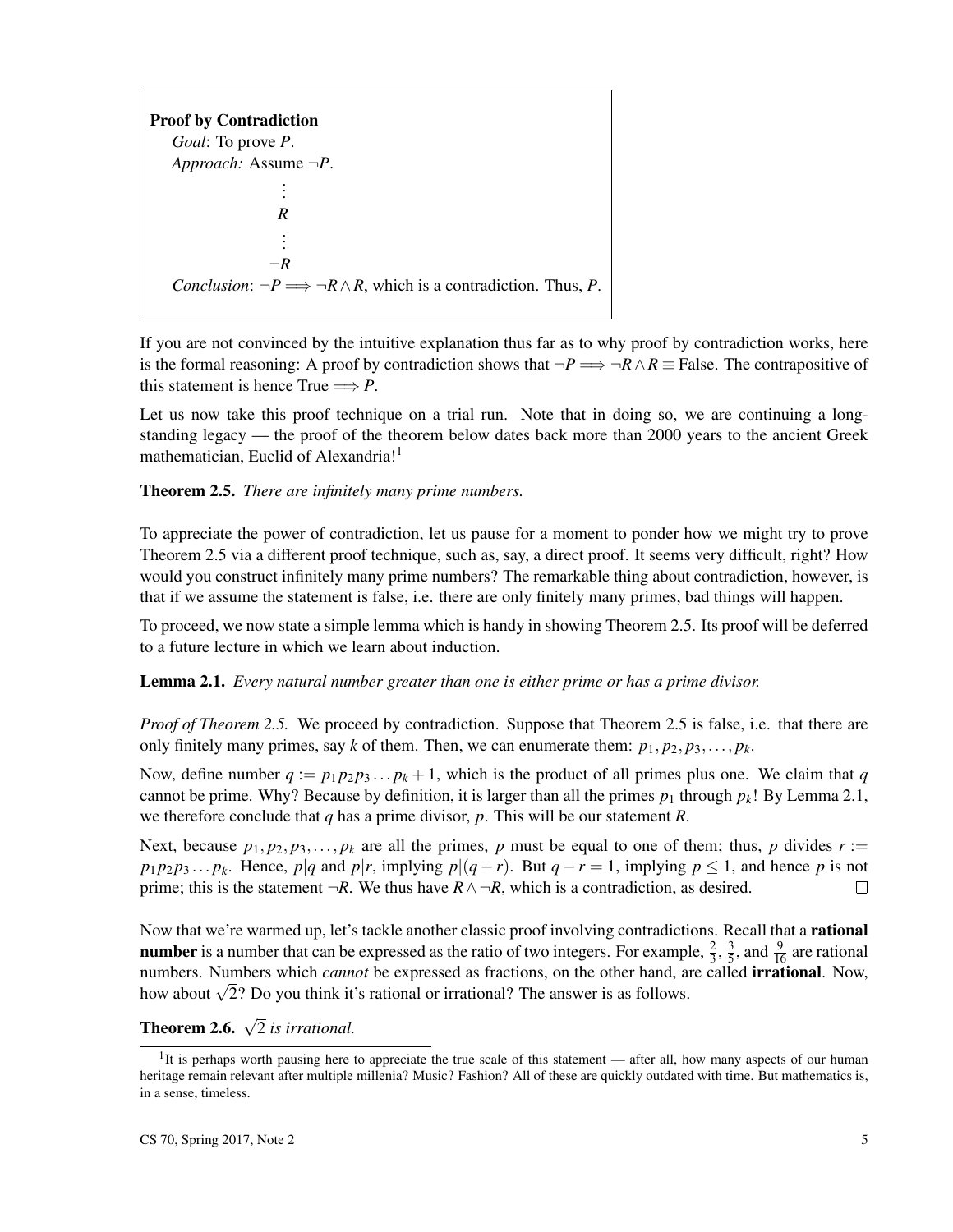Before giving the proof, let us ask a crucial question: Why should contradiction be a good candidate proof technique to try here? Well, consider this: Theorem 2.5 and Theorem 2.6 share something fundamental in common — in both cases, we wish to show that something *doesn't* exist. For example, for Theorem 2.5, we wished to show that a largest prime doesn't exist, and for Theorem 2.6, we wish to show that integers *a* and wished to show that a largest prime doesn't exist, and for Theorem 2.6, we wish to show that integers a and b satisfying  $\sqrt{2} = a/b$  don't exist. In general, proving that something *doesn't* exist seems difficult. But this is actually one setting in which proof by contradiction shines.

To prove Theorem 2.6, we use the following simple lemma. In Section 9, we ask you to prove Lemma 2.2.

**Lemma 2.2.** If  $a^2$  is even, then a is even.

*Proof of Theorem 2.6.* We proceed by contradiction. Assume that  $\sqrt{2}$  is rational. By the definition of ratio*n neorem* 2.0. We proceed by contradiction. Assume that  $\sqrt{2}$  is rational. By the definition of rational numbers, there are integers *a* and *b* with no common factor other than 1, such that  $\sqrt{2} = a/b$ . Let our assertion *R* state that *a* and *b* share no common factors.

Now, for any numbers *x* and *y*, we know that  $x = y \implies x^2 = y^2$ . Hence  $2 = a^2/b^2$ . Multiplying both sides by  $b^2$ , we have  $a^2 = 2b^2$ . Since *b* is an integer, it follows that  $b^2$  is an integer, and thus  $a^2$  is even (by the definition of evenness). Plugging in Lemma 2.2, we hence have that *a* is even. In other words, there exists integer *c* such that  $a = 2c$ .

Combining all our facts thus far, we have that  $2b^2 = 4c^2$ , or  $b^2 = 2c^2$ . Since *c* is an integer,  $c^2$  is an integer, and hence  $b^2$  is even. Thus, again applying Lemma 2.2, we conclude that *b* is even.

But we have just shown that both *a* and *b* are even. In particular, this means they share the common factor 2. This implies  $\neg R$ . We conclude that  $R \land \neg R$  holds; thus, we have a contradiction, as desired.  $\Box$ 

### 6 Proof by Cases

Here is a proof to tickle your fancy; it relies on another proof technique known as proof by *cases*, which we will touch on informally in this section. Specifically, the idea behind a proof by cases is as follows: Sometimes when we wish to prove a claim, we don't know which of a set of possible cases is true, but we know that *at least one* of the cases is true. What we can do then is to prove the result in *both* cases; then, clearly the general statement must hold.

Theorem 2.7. *There exist irrational numbers x and y such that x<sup>y</sup> is rational.*

*Proof.* We proceed by cases. Note that the statement of the theorem is quantified by an existential quantifier: Thus, to prove our claim, it suffices to demonstrate a single *x* and *y* such that  $x^y$  is rational. To do so, let  $x = \sqrt{2}$  and  $y = \sqrt{2}$ . Let us divide our proof into two cases, exactly one of which must be true:

(a)  $\sqrt{2}$  $\sqrt{2}$  is rational, or (b)  $\sqrt{2}$  $\sqrt{2}$  is irrational.

(Case (a)) Assume first that  $\sqrt{2}$  $\sqrt{2}$  is rational. But this immediately yields our claim, since *x* and *y* are irrational numbers such that  $x^y$  is rational.

(Case (b)) Assume now that  $\sqrt{2}$  $\sqrt{2}$  is irrational. Our first guess for *x* and *y* was not quite right, but now we have a new irrational number to play with,  $\sqrt{2}^{\sqrt{2}}$ . So, let's try setting *x* = √  $\overline{2}^{\sqrt{2}}$  and  $y =$ √ 2. Then,

$$
x^{y} = \left(\sqrt{2}^{\sqrt{2}}\right)^{\sqrt{2}} = \sqrt{2}^{\sqrt{2}\sqrt{2}} = \sqrt{2}^{2} = 2,
$$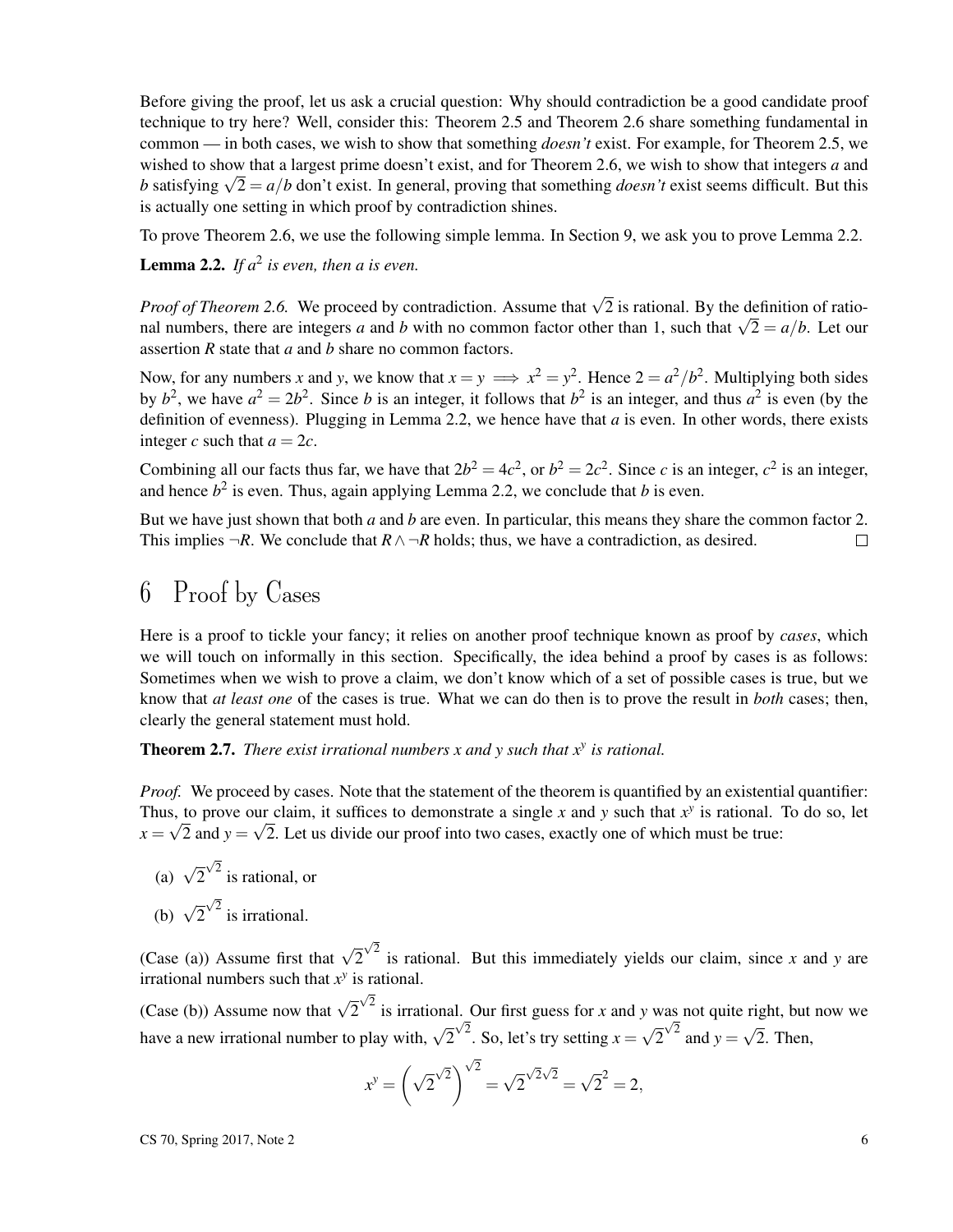where the second equality follows from the axiom  $(x^y)^z = x^{yz}$ . But now we again started with two irrational numbers *x* and *y* and obtained rational *x y* .

Since one of case (a) or case (b) must hold, we thus conclude that the statement of Theorem 2.7 is true.  $\Box$ 

Before closing, let us point out a peculiarity of the proof above. What were the *actual* numbers *x* and *y* satisfying the claim of Theorem 2.7? Were they  $x =$ √ 2 and  $y =$ √ 2? Or  $x =$ √  $\overline{2}^{\sqrt{2}}$  and  $y =$ √ 2? Well, since we did a case analysis, it's not clear which of the two choices is actually the correct one. In other words, we have just demonstrated something rather remarkable known as a **nonconstructive** proof: We've proven that some object *X* exists, but without explicitly revealing what *X* itself is!

### 7 Common Errors When Writing Proofs

The ability to write clean and concise proofs is a remarkable thing, and is arguably among the highest forms of intellectual enlightenment one can achieve. It requires your mind to critically reflect on its own inner workings (i.e. your thought processes), and reorganize them into a coherent and logical sequence of thoughts. In other words, your mind is improving itself at a very fundamental level, far transcending the boundaries of computer science or any particular area of study. The benefits of this training will touch every aspect of your life as you know it; indeed, it will shape the way you approach life itself.

As with any such fundamental achievement, developing the ability to write rigorous proofs is likely among the most difficult learning challenges you will face in university, so do not despair if it gives you trouble; you are not alone. There is simply no substitute here for lots and lots of practice. To help get you started on your way, we now raise some red flags regarding common pitfalls in composing proofs. Let us begin with a simple, but common error.

Claim:  $-2 = 2$ .

**Proof?** Assume  $-2 = 2$ . Squaring both sides, we have  $(-2)^2 = 2^2$ , or  $4 = 4$ , which is true. We conclude that  $-2 = 2$ , as desired.  $\spadesuit$ 

The theorem is obviously false, so what did we do wrong? Our arithmetic is correct, and each step rigorously follows from the previous step. So, the error must lie in the very beginning of the proof, where we made a brazen assumption: That  $-2 = 2$ . But wait, wasn't this the very statement we were trying to prove? Exactly. In other words, to prove the statement  $P \equiv -2 = 2$ ", we just proved that  $P \Longrightarrow$  True, which is not the same as proving *P*. Lesson #1: When writing proofs, do not assume the claim you aim to prove!

Lesson #2 is about the number zero: In particular, never forget to consider the case where your variables take on the value 0. Otherwise, this can happen:

Claim:  $1 = 2$ .

**Proof?** Assume that  $x = y$  for integers  $x, y \in \mathbb{Z}$ . Then,

$$
x^{2}-xy = x^{2}-y^{2}
$$
 (since  $x = y$ )  
\n
$$
x(x-y) = (x+y)(x-y)
$$
  
\n
$$
x = x+y
$$
 (divide both sides by  $x - y$ )  
\n
$$
x = 2x.
$$

Setting  $x = y = 1$  yields the claim.  $\spadesuit$ 

But, clearly  $1 \neq 2$ , unless your grade school teachers were lying to you. Where did we go wrong? In deriving